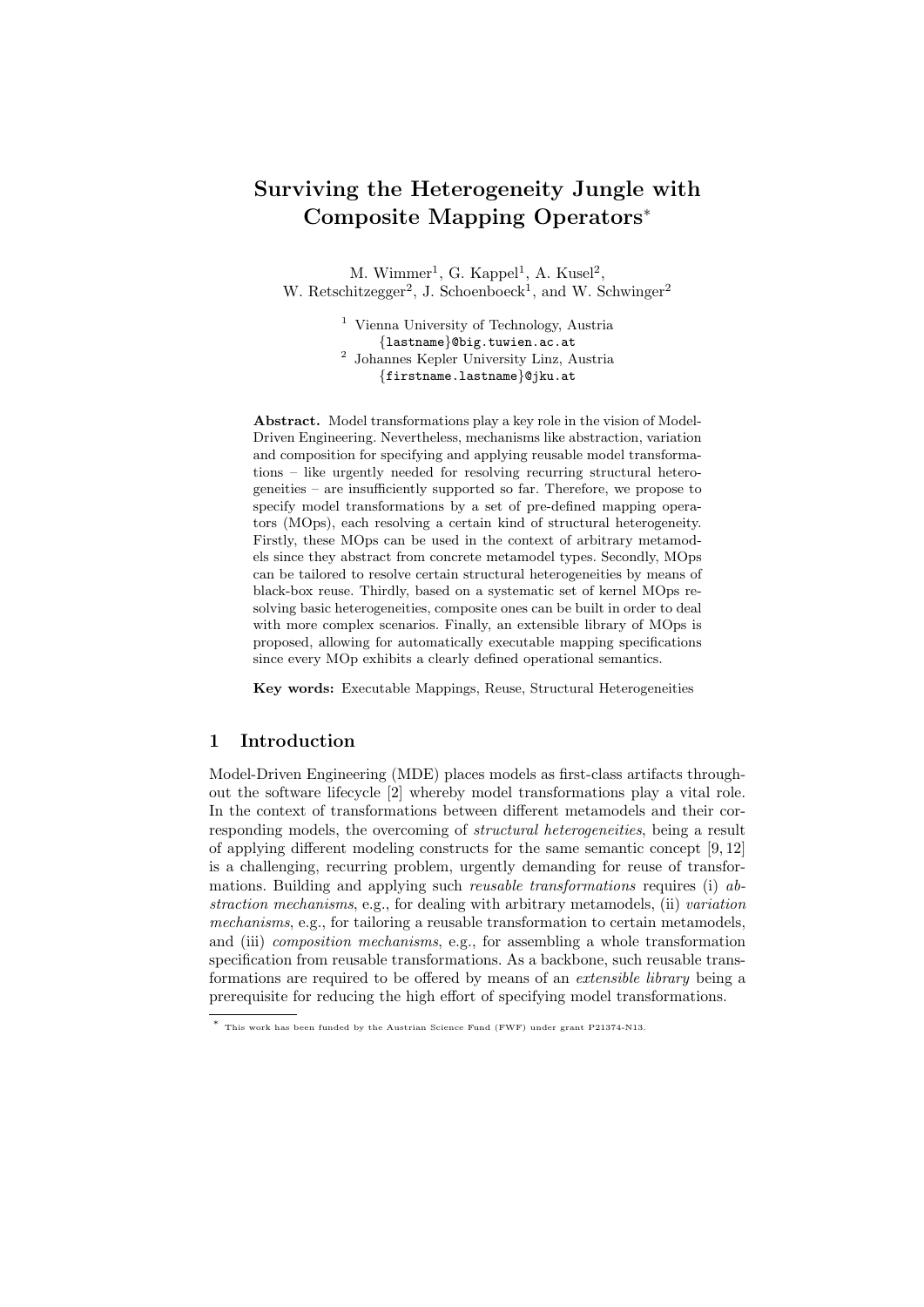We therefore propose to specify horizontal model transformations by means of abstract mappings using a set of reusable transformation components, called mapping operators (MOps) to resolve recurring structural heterogeneities. Firstly, to reuse these MOps for mappings between arbitrary metamodels, i.e., metamodel independence, MOps are typed by the core concepts of meta-metamodeling languages, being classes, attributes, and relationships [6], instead of concrete metamodel types. Secondly, to resolve certain structural heterogeneities, MOps can be tailored by means of black-box reuse. Thirdly, based on a set of kernel MOps resolving basic heterogeneities, composite ones can be built in a simple plug & play manner in order to deal with more complex scenarios. Finally, a set of MOps is proposed, providing an initial library of reusable transformations encapsulating *recurring transformation logic* for the resolution of structural heterogeneities. The rationale behind is to follow an MDE-based approach, since abstract mappings can be seen as platform-independent transformation models abstracting from the underlying execution language. These abstract mappings can then be automatically translated to different transformation languages by means of higher-order transformations (HOTs) [17] since the MOps exhibit a clearly defined operational semantics thereby achieving transformation language independence. Please note that the presented kernel MOps supersede the MOps presented in our previous work [8], since the initial MOps suffered from two main problems. Firstly, the initial MOps were too fine-grained resulting in scalability problems. Thereby, they neglected the fact that a whole transformation problem can be partitioned into coarse-grained recurring sub-problems demanding for coarse-grained MOps too. Secondly, the initial MOps represented hard-coded patters and were too inflexible to form the basis for arbitrary composite MOps.

The remainder is structured as follows. Section 2 introduces an example exhibiting several structural heterogeneities, which are resolved by means of composite MOps in Section 3. Section 4 presents a MOps kernel providing the basic building blocks for composite MOps. Related work is surveyed in Section 5, a prototypical implementation is proposed in Section 6, and a critical discussion of the proposed approach with an outlook on future work is given in Section 7.

## 2 Motivating Example

Structural heterogeneities between different metamodels occur due to the fact that semantically equivalent concepts can be expressed by different metamodeling concepts. The ClassDiagram shown on the left side of Fig. 1, only provides unidirectional references to represent relationships, thus bidirectionality needs to be modeled by a pair of opposite references. In contrast, the ERDiagram explicitly represents bidirectionality, allowing to express relationships in more detail.

In the following, the main correspondences between the ClassDiagram and the ERDiagram are described. On the level of classes, three main correspondence types can be recognized, namely 1:1, 1:n and n:1, indicated by dotted lines in Fig. 1. 1:1 correspondences can be found (i) between the root classes ClassDiagram and ERDiagram and (ii) between Class and Entity. Regarding 1:n correspondences, again two cases can be detected, namely (i) between the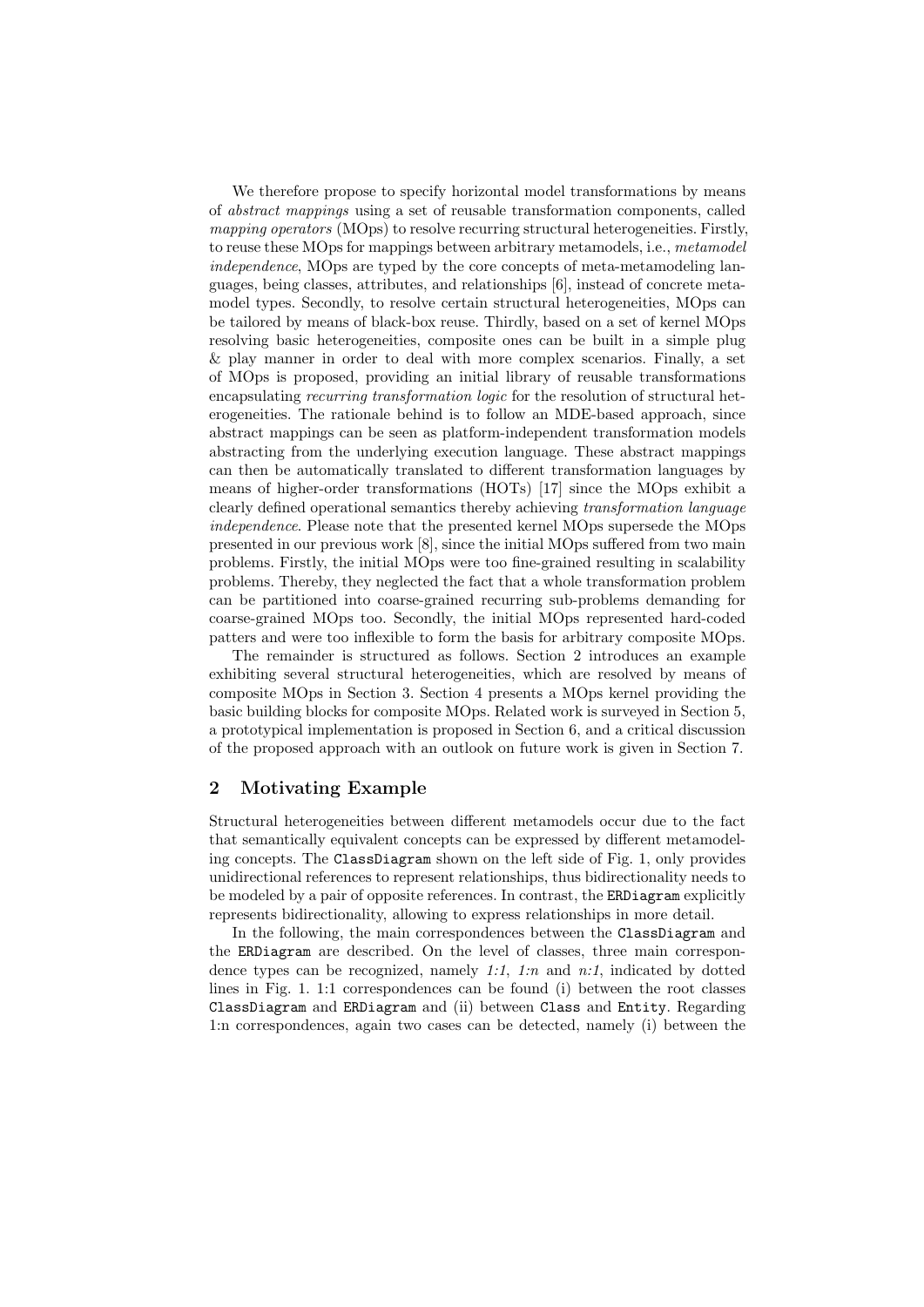

Fig. 1. Metamodels of the Running Example

class Property and the classes Attribute and Type and (ii) between the class Reference and the classes Role and Cardinality. Although these are two occurrences of a 1:n correspondence, there is a slight difference between them, since in the first case only for distinct values of the attribute Property.type, an instance of the class Type should be generated. Finally, there is one occurrence of a n:1 correspondence, namely between the class Reference and the class Relationship. It is classified as n:1 correspondence, since for every pair of References that are opposite to each other, a corresponding Relationship has to be established. Considering attributes, only 1:1 correspondences occur, e.g., between Class.name and Entity.name, whereas regarding references, 1:1 and 0:1 correspondences can be detected. Concerning the first category, one example arises between ClassDiagram.classes and ERDiagram.entities. Regarding the latter category, e.g., the relationship ERDiagram.types exists in the target without any corresponding counterpart in the source.

Summarizing, for the resolution of structural heterogeneities the fulfillment of the following requirements is desirable. Firstly, for allowing a transformation designer to focus on the correspondences in terms of abstract mappings, i.e., without having to cope with implementation details, abstraction from a concrete transformation language is preferable (cf. abstraction by simplification in Section 5). Moreover, for being able to cope with large transformation problems, a transformation designer should be empowered to focus on a specific structural heterogeneity at a certain point in time (cf. abstraction by selection in Section 5). Furthermore, even this simple example depicts that there are recurring kinds of correspondences demanding for reusable transformations between arbitrary metamodels (cf. abstraction by generalization in Section 5). Secondly, since equal correspondences (like the 1:n correspondences in the example) can be resolved in different forms, tailoring mechanisms without having to know the internals (black-box reuse) are desired. Thirdly, in order to be able to solve a transformation problem by a divide-and-conquer strategy adequate composition mechanisms are required. Finally, to ease the tedious task of specifying transformations, reusable transformations should be offered in an extensible library.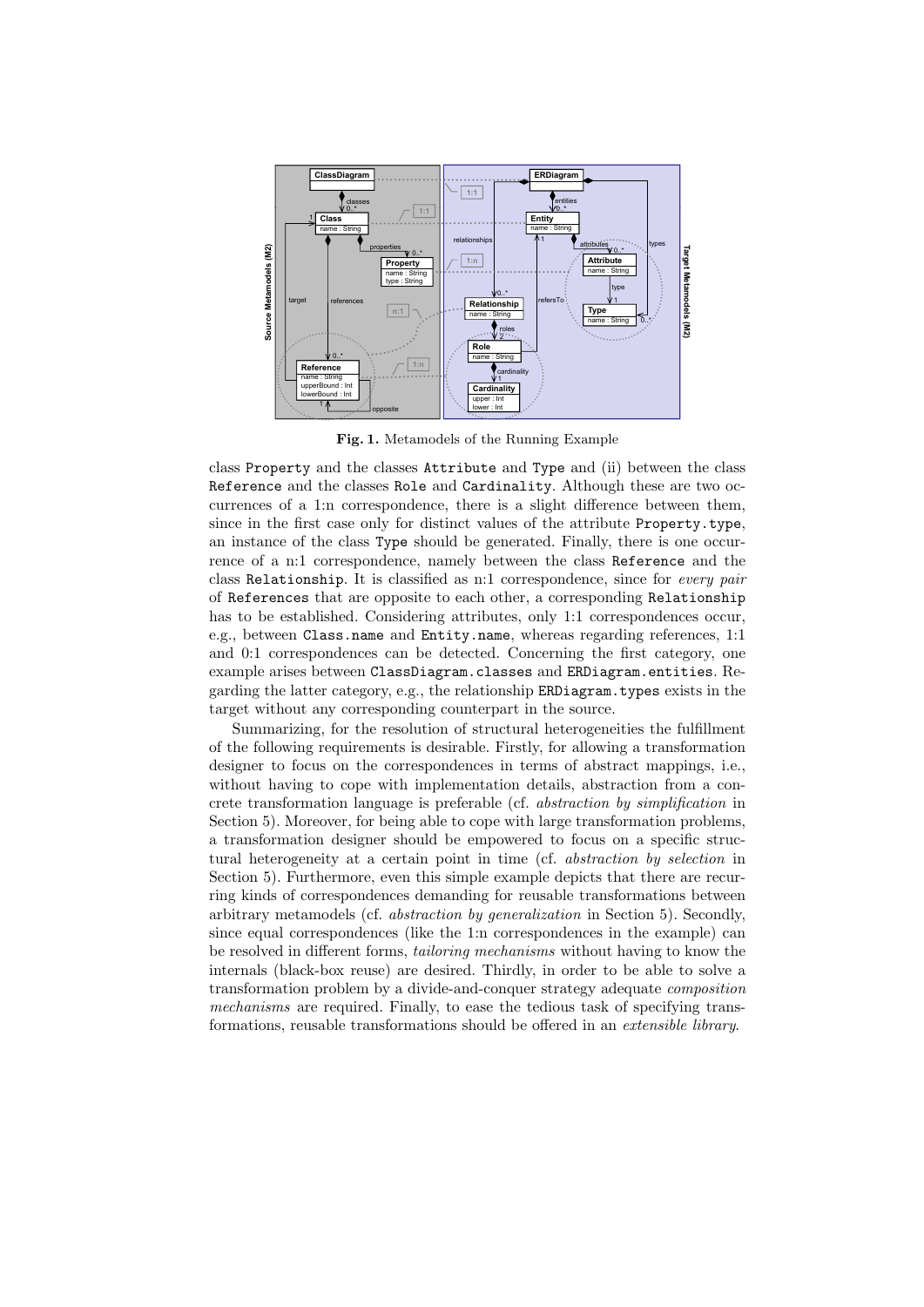#### 3 Composite Mapping Operators to the Rescue

The identified correspondences between metamodels (cf. Fig. 1) need to be refined to a declarative description of the transformation, denoted as mapping, which abstracts from a concrete transformation language achieving *abstraction* by simplification. To support transformation designers in resolving structural heterogeneities in the mapping, we provide a library of composite MOps. In this respect, reuse is leveraged since the proposed MOps are generic in the sense that they abstract from concrete metamodel types, thereby achieving abstraction by generalization. Thus, MOps can be applied between arbitrary metamodels since they are typed by the core concepts of current meta-modeling languages like Ecore or MOF. To further structure the mapping process we propose to specify mappings in two steps. Firstly, composite MOps, describing mappings between classes are applied, providing an abstract blackbox-view (cf. Fig. 2). Composite MOps select specific metamodel extracts to focus on when refining the mapping, providing abstraction by selection. Although attributes and references might be necessary to identify the correspondences in the blackbox-view, the actual mapping thereof is hidden in the whitebox-view. Secondly, in this whitebox-view the composite MOps can further be refined to specify the mappings between attributes and relationships using so-called kernel MOps (cf. Section 4).

We propose composite MOps (cf. Table 1), which have been inspired by a mapping benchmark in the area of data engineering [1], describing recurring mappings between relational and hierarchical schemas. Thereby we identified typical mapping situations being 1:1 copying, 1:n partitioning, n:1 merging, and 0:1 generating of objects, for which different MOps are provided. Since the mapping is executed on instance level, the actually transformed instance set should be configurable by additional conditions. Finally, inverse operators are defined, which allow to re-construct the original source object set.

1:1 Correspondences. MOps handling 1:1 correspondences map exactly one source class to one target class. Currently, two MOps are provided, being a Copier and a ConditionalCopier. A Copier simply creates one target object for every source object, applied in our example to map, e.g., the class Class to the class Entity (cf. Fig.  $2(b)$ ). Furthermore, it is often desired that a target object should only be created if a source object fulfills a certain condition, e.g., only if the Class.name attribute is not null. Therefore, the functionality of a Copier is extended to a ConditionalCopier that requires the specification of a condition, reducing the generated object set. Please note that there is no inverse MOp for the ConditionalCopier, since it would require knowing the filtered instances in order to re-construct the original object set.

1:n Correspondences. MOps handling 1:n correspondences connect one source class with at least two target classes and therefore allow to split concepts into finer-grained ones. There are three MOps belonging to this category, being the VerticalPartitioner, the HorizontalPartitioner, and the CombinedPartitioner. In this respect, a VerticalPartitioner deals with the problem when attributes of one source class are part of different classes in the target, e.g., the attributes of the class Reference are part of the classes Role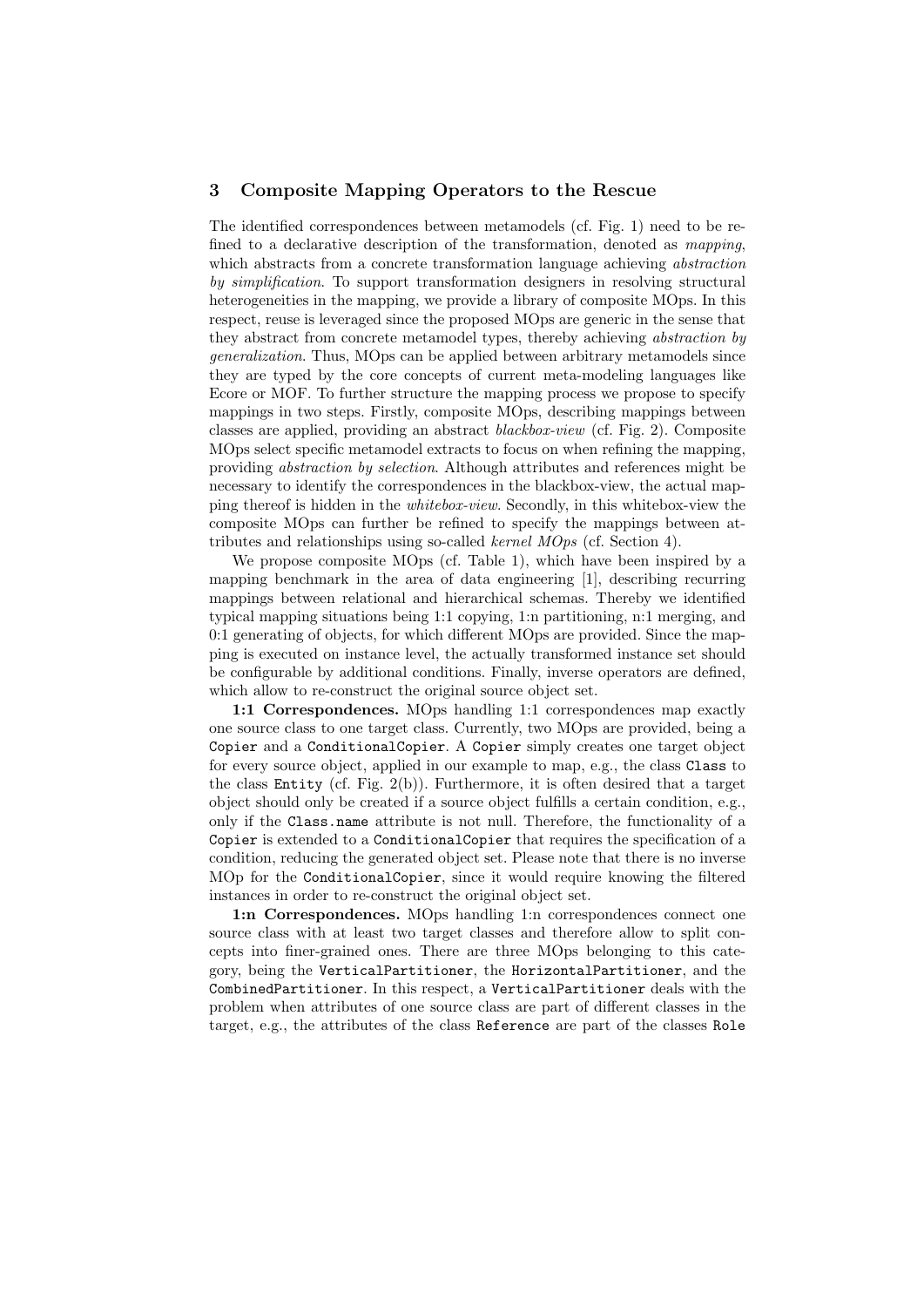and Cardinality in the running example (cf. Fig.  $2(d)$ ). Besides this default behavior, aggregation functionality is sometimes needed. Concerning the running example, this is the case when splitting the Property concept into the Attribute and Type concepts, since a Type should only be instantiated for distinct Property.type values (cf. Fig.  $2(c)$ ). In contrast, a HorizontalPartitioner splits the object set to different classes by means of a condition, e.g., splitting References into unbounded (upperBound=-1) and bounded (upperBound $\neq$ -1) ones. As the name implies, a CombinedPartitioner combines the functionality of both operators, e.g., if a Property.type attribute should additionally be split into numerical and non-numerical types.

n:1 Correspondences. Since MOps handling n:1 correspondences merge several source objects, they require at least two source objects (not necessarily from different classes) to create a single target object, thus representing in fact the inverse operators of 1:n MOps. In this respect, a VerticalMerger merges several source objects that are related to each other by references into a single target object. The VerticalMerger in our example (cf. Fig. 2 (e)) has two connections to the class Reference and a condition expressing that two objects have to be opposites to each other to generate a single instance of the target class Relationship. In contrast, a HorizontalMerger builds the union of the source objects. Finally, the CombinedMerger again combines the functionality of the two before mentioned MOps.

0:1 Correspondences. MOps handling 0:1 correspondences are applied if the target metamodel contains classes without any equivalent source classes. For this reason we provide the ObjectGenerator MOp. Therefore mechanisms for generating objects (and its contained values and links) are needed, which is the main contribution of the following section.

| Correspondence     | MOp                   | <b>Description</b>                                                     | Condition | <b>Inverse MOp</b>    |  |
|--------------------|-----------------------|------------------------------------------------------------------------|-----------|-----------------------|--|
| $1:1 - copying$    | Copier                | creates exactly one target object per source object                    |           | Copier                |  |
|                    | ConditionalCopier     | creates one target object per source object if condition is fullfilled |           | n.a.                  |  |
| 1:n - partitioning | VerticalPartitioner   | splits one source object into several target objects                   |           | VerticalMerger        |  |
|                    | HorizontalPartitioner | splits the source object set to different target object sets           |           | HorizontalMerger      |  |
|                    | CombinedPartitioner   | combines behavior of VerticalPartitioner and HorizontalPartitioner     |           | CombinedMerger        |  |
| n:1 - merging      | VerticalMerger        | merges several source objects to one target object                     |           | VerticalPartitioner   |  |
|                    | HorizontalMerger      | creates union of the source object set                                 |           | HorizontalPartitioner |  |
|                    | CombinedMerger        | combines behavior of VerticalMerger and HorizontalMerger               |           | CombinedPartitioner   |  |
| $0:1$ - generating | ObiectGenerator       | generates a new target object without corresponding source object      |           | n.a.                  |  |

Table 1. Composite Mapping Operators

#### 4 Specification of Composite MOps with Kernel MOps

In the previous section we introduced composite MOps to resolve structural heterogeneities in-the-large by using their blackbox-view. In this section we introduce so-called kernel MOps for mapping classes, attributes, and references in all possible combinations and mapping cardinalities which is the basis for resolving structural heterogeneities in-the-small. Subsequently, we discuss how kernel MOps are used to form composite MOps and show exemplarily how the whitebox-view is specified by means of kernel MOps.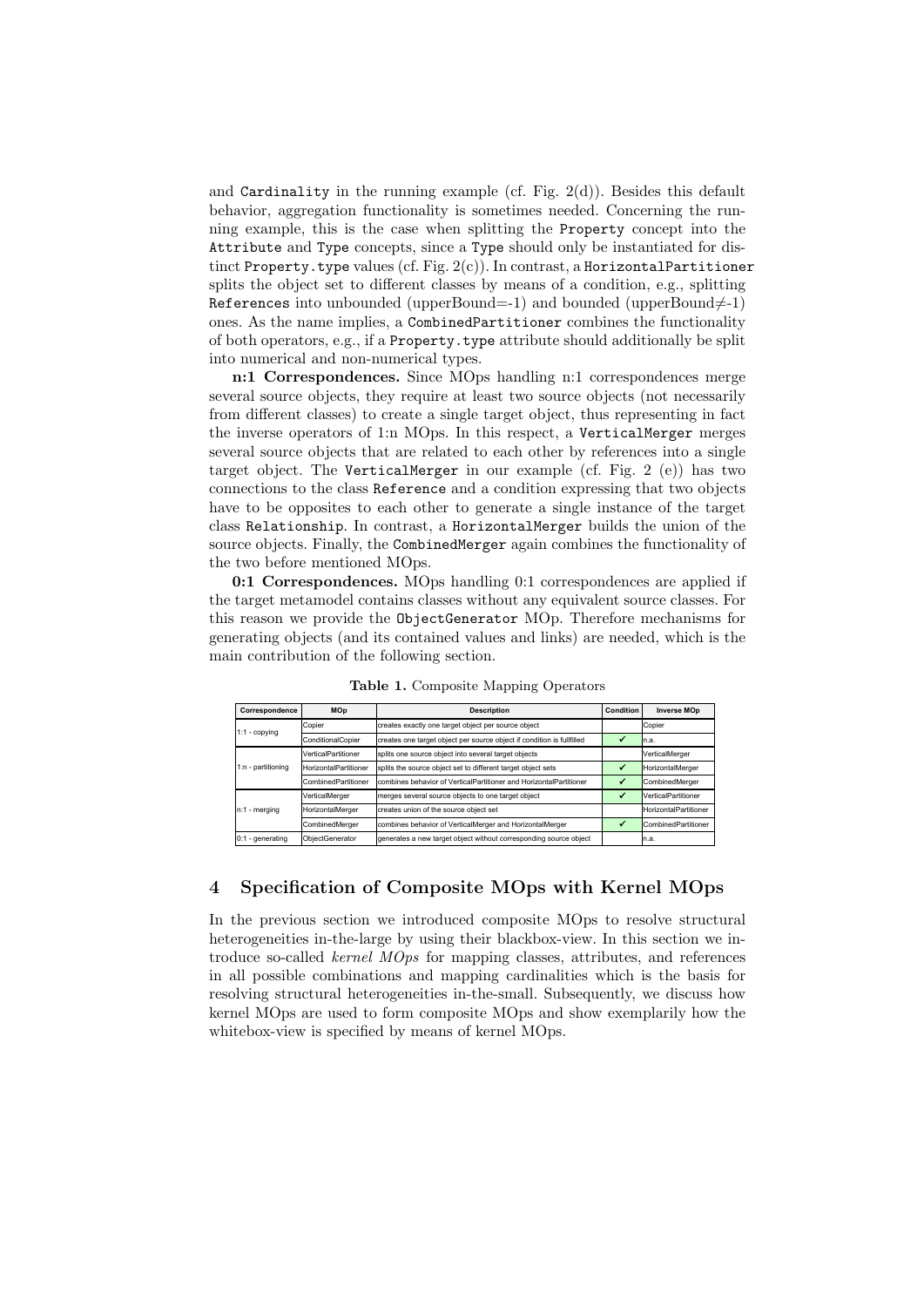

Fig. 2. Solution of the Mapping Example (Blackbox-view of MOps)

#### 4.1 Kernel MOps

In order to provide a MOps kernel, i.e., a minimal set of required MOps to overcome structural heterogeneities in-the-small, we systematically combined the core concepts of metamodeling languages, being (i) classes, (ii) attributes, and (iii) references with different mapping cardinalities, thereby complementing the work of Legler and Naumann [12] focusing on attributes only. Based on this rationale, the kernel MOps allow mapping source elements to target classes (2ClassMOps), target attributes (2AttributeMOps), and target relationships (2RelationshipMOps) (cf. first inheritance level of the kernel MOps layer in Fig. 3). On the second inheritance level we distinguish the following kernel MOps, according to different cardinalities.

1:1 Mappings.  $C_2C$ ,  $A_2A$ , and  $R_2R$  MOps are provided for copying exactly one object, value, and link from source to target, respectively. Therefore, each of their source and target references point to the same Ecore concept in Fig. 3.

n:1 Mappings. To resolve the structural heterogeneity that concepts in the source metamodel are more fine-grained than in the target metamodel, MOps are needed for merging objects, values, and links. For this, the MOps  $C_2^nC$ ,  $A_2^nA$ , and  $R_2^n$ R are provided that require a merge condition expressed in OCL, specifying how to merge elements, e.g., a function to concatenate several attribute values.

0:1 Mappings. Whereas source and target elements of kernel MOps dealing with 1:1 and n:1 mappings are all of the same type, i.e., pointing to the same Ecore concept in Fig. 3, 0:1 MOps ( $0<sub>2</sub>C$ ,  $0<sub>2</sub>A$ , and  $0<sub>2</sub>R$ ), bridge elements of different concepts, whereby the 0 indicates that there is no source element of equivalent type. Therefore, these MOps are intended to solve structural heterogeneities resulting from expressing the same modeling concept with different meta-modeling  $concepts - a situation which often occurs in metamodeling practice - and are$ therefore a crucial prerequisite to "survive the heterogeneity jungle".

MOps for 0:1 Mappings. In the following, we shortly elaborate on each concrete 0:1 MOp depicted on the third inheritance level in Fig. 3.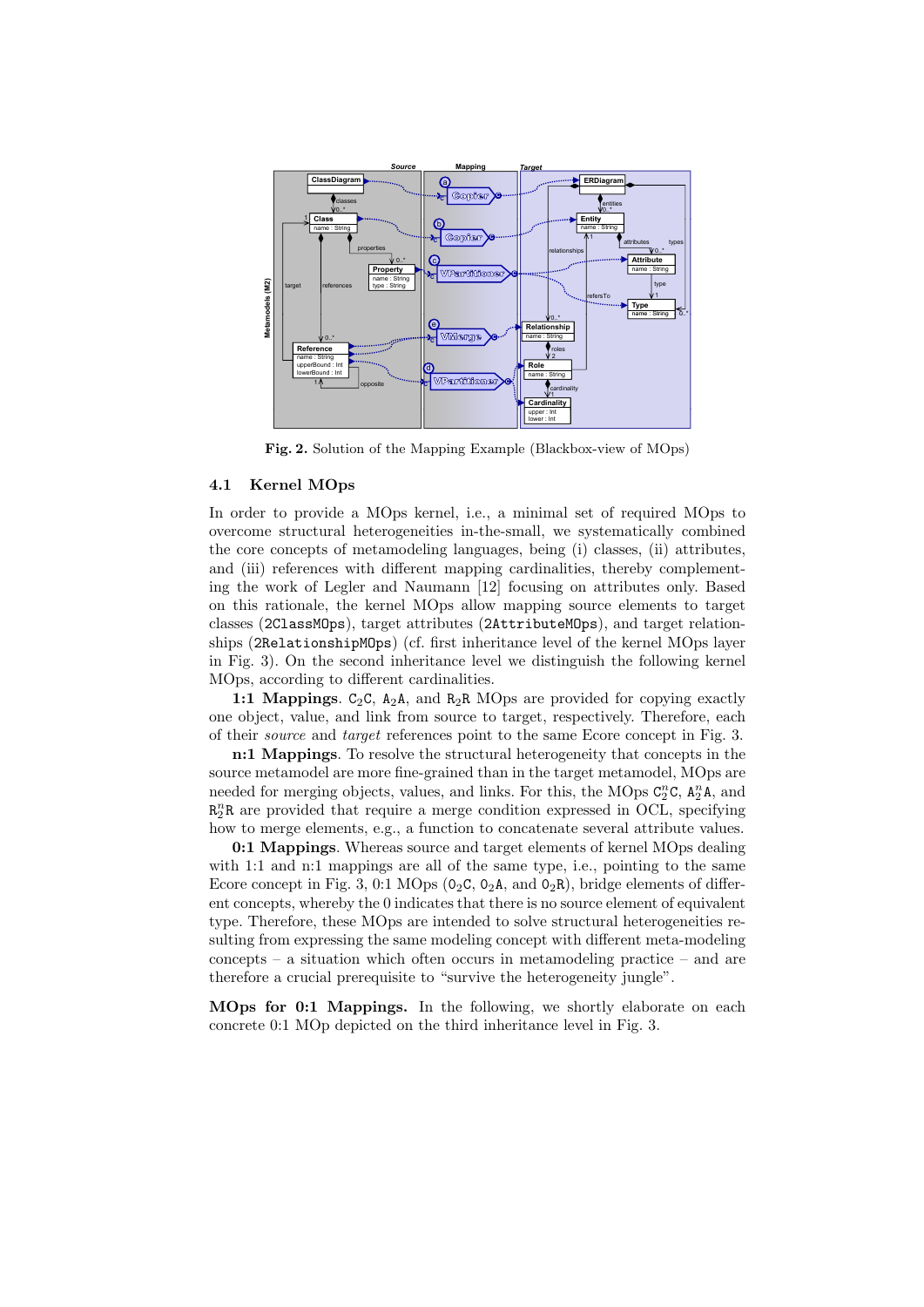

Fig. 3. Metamodel of Kernel and Composite MOps

 $0<sub>2</sub>C$  MOps. This kind of MOp is used to create objects out of values and links. In particular, the  $A_2C$  MOp is used for resolving the structural heterogeneity that in one metamodel a concept is expressed by an attribute, whereby the other metamodel defines the concept by an additional class. In the running example, this kind of heterogeneity occurs between the attribute Property.type and the class Type. Analogously, it might be the case that one metamodel has a reference between two classes whereas the other metamodel exhibits an additional class in between the corresponding classes. In such a case, for every link an object has to be created which is realized by the  $R_2C$  MOp.

 $0<sub>2</sub>A$  MOps. Besides MOps for explicating source model concepts by means of classes in a target model, MOps are needed to generate values from objects and links. Concerning the first case, a target class may require a certain attribute, for which no corresponding attribute in the source class exists, e.g., an additional id attribute. In this case a value has to be set for every generated target object by a C2A MOp since for every source object a value has to be generated. Concerning the second case, if an object has been generated from a link (cf.  $R_2C \text{ MOD}$ ) and the class of the generated object requires an attribute, we provide an  $R_2A$  MOp, which sets a value of an attribute of the generated object for every source link.

 $0<sub>2</sub>R$  MOps. Finally, links may be generated on the target side which have no corresponding links on the source side, but are computable by analyzing the source model. Since links need a source and a target object, it is not sufficient to use  $A_2R$  and  $C_2R$  MOps, only, instead we need two elements on the left hand side of such MOps. By systematically combining the possible source elements used to generate target objects which are additionally linked, the following MOps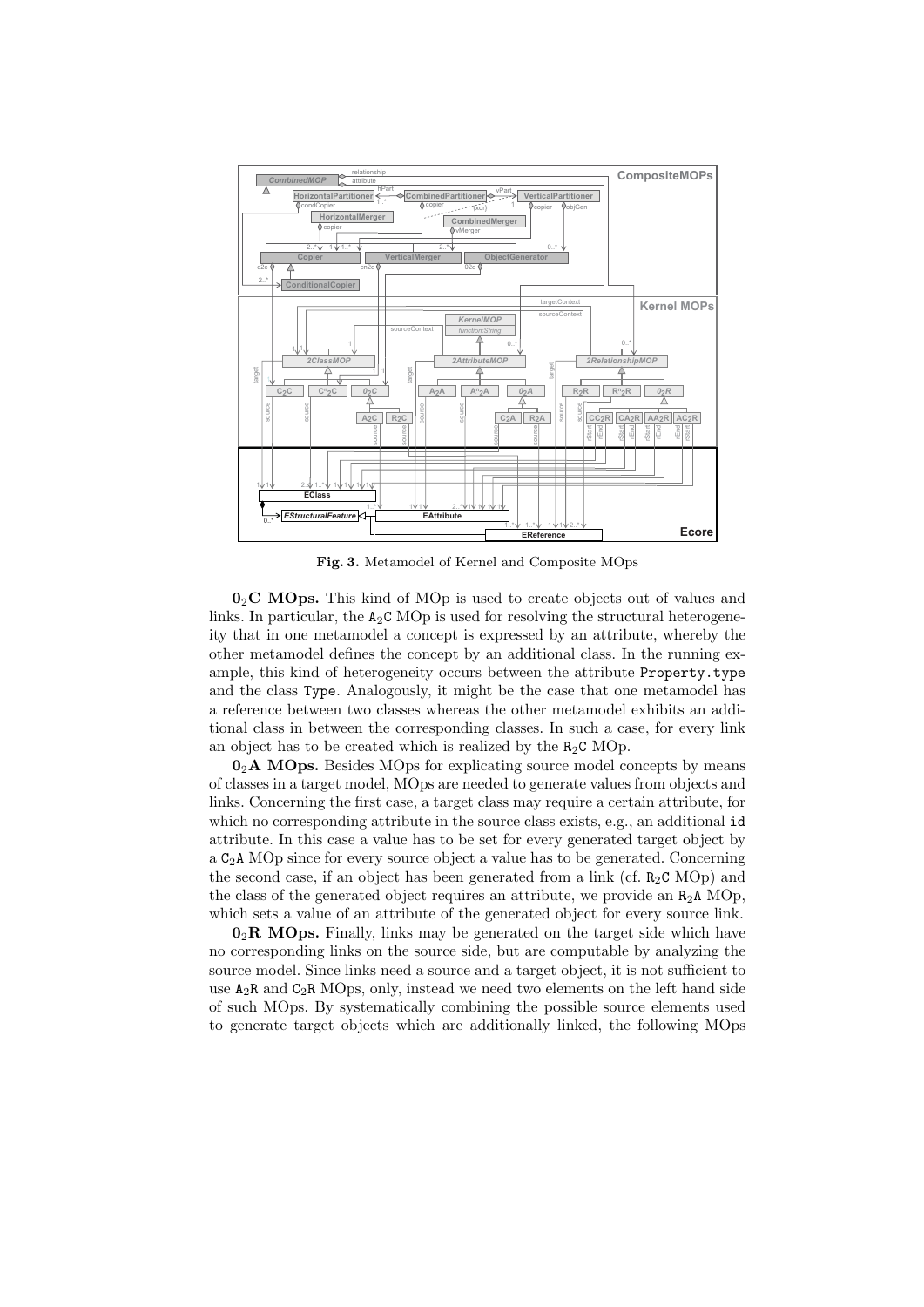are supported:  $CC_2R$ ,  $AC_2R$ ,  $CA_2R$ , and  $AA_2R$  whereby the first letter identifies the element used to generate the source object of the link and the second letter identifies the element used to generate the target object.

In contrast to composite MOps, we do not provide 1:n kernel MOps as they can be reduced to  $n \times 1:1$  correspondences and thus be again realized as a composite MOp. Furthermore, MOps handling 1:0 correspondences are not needed, since this means that there is a source concept without any corresponding target concept, i.e., no transformation action is required (in the forward direction).

#### 4.2 Composition Model for MOps

To assemble the presented kernel MOps to composite MOps and to bind them to specific metamodels, every MOp has input ports with required interfaces (left side of the component) as well as *output ports* with provided interfaces (right side of the component), typed to classes  $(C)$ , attributes  $(A)$ , and relationships  $(R)$  (cf. Fig. 4). Since there are dependencies between MOps, e.g., a link can only be set after the two objects to be connected are available, every 2ClassMOp and every composite MOp (which contains 2ClassMOps) additionally offers a trace port (T) at the bottom of the MOp, providing context information, i.e., offering information about which output elements have been produced from which input elements. This port can be used by other MOps to access context information via required Context ports  $(C)$  with corresponding interfaces on top of the MOp, or in case of 2RelationshipsMOps via two ports, whereby the top port depicts the required source context and the bottom port the required target context (cf. Fig. 4). Since MOps are expressed as components, the transformation designer can apply them in a plug & play manner by binding their interfaces.

For composing kernel MOps we provide the abstract class CombinedMOp, aggregating 2AttributeMOps and 2RelationshipMOps (cf. Fig. 3). As we identified correspondences between classes in a first step, those kernel MOps dealing with the mapping of classes are an obligatory part of every composite MOp. Therefore, every composite MOp consists of one concrete refinement of the abstract class 2ClassMOp, dependent on the composite MOps' number of correspondences, being a Copier for 1:1 mappings using a  $C_2C$  kernel MOp, a VerticalMerger for n:1 mappings using a  $C_2^nC$  kernel MOp, and an ObjectGenerator for 0:1 mappings using a  $O_2C$  kernel MOp, as depicted in Fig. 3. Furthermore, composite MOps can again be combined to more complex composite MOps, e.g., a VerticalPartitioner consists of several Copiers and ObjectsGenerators.

In this respect, the presented metamodel (cf. Fig. 3) makes the relationships between kernel MOps and composite MOps explicit thereby representing a conceptual model of heterogeneities, being a main advance compared to our previous work in [8] where no statements about interrelationships have been made.

#### 4.3 Whitebox-View of Composite MOps

In Section 3 we only specified mappings between source and target metamodel classes in a first step, leaving out mappings for attributes and references. This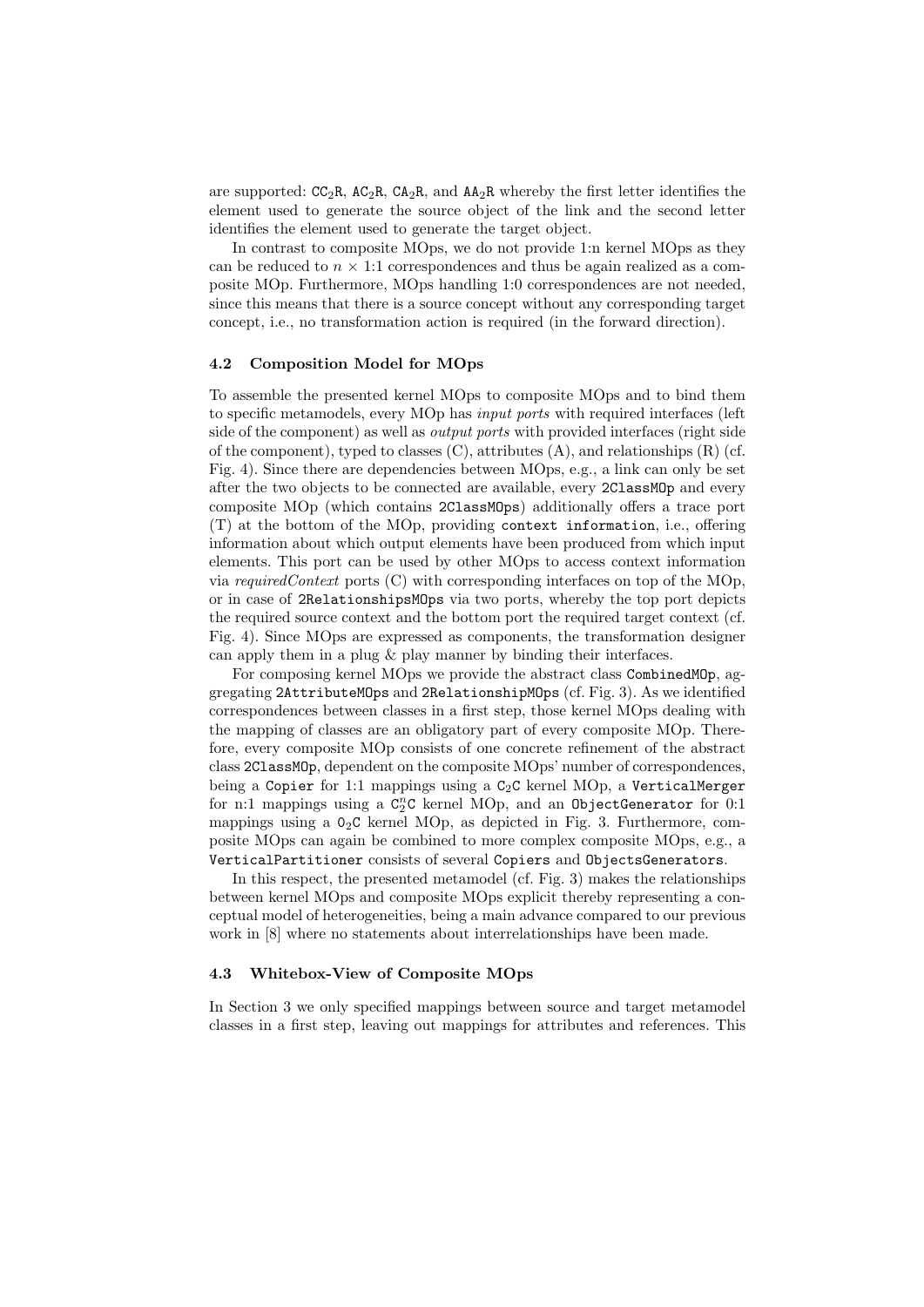is done in the second step, by switching to the whitebox-view of the composite MOps. Because each composite MOp sets the focus by marking involved metamodel classes for a specific mapping, switching to the whitebox-view allows to show only the metamodel elements which are relevant for this mapping. The transformation designer has to complete the mappings by adding appropriate kernel MOps to the composite MOp and by specifying their bindings to attributes and references. Thereby bindings of 2ClassMOps are automatically set by analyzing the class bindings afore defined in the blackbox-view. To exemplify this, we elaborate on the whitebox-view of the Copier (cf. Fig. 4) and the VerticalPartitioner (cf. Fig. 5) by means of our running example.

Whitebox-View of Copier. The intention of a Copier is to transform one object and its contained values and links to a corresponding target object. Thus, a Copier generates one target object for every source object by the  $C_2C$  kernel MOp, representing the fixed part of the Copier (cf. both Copiers in Fig. 4) for which the bindings are automatically derived. The bindings of the *variable part*, i.e., arbitrary number of 2AttributeMOps and 2RelationshipMOps, are dependent on the specific metamodels. For example, the transformation designer has to use an  $A_2A$  kernel MOp to specify the correspondence between the attribute Class.name and Entity.name. The inclusion of attribute and relationship mappings results in additional ports compared to the blackbox-view (Fig. 2), which only shows class ports. As attributes only exist in the context of an object, the  $A_2A$  MOp depends on the C<sub>2</sub>C MOp for acquiring context information.

For mapping references, 2RelationshipMOps are employed in both Copiers. For example, the reference ClassDiagram.classes is mapped to the reference ERDiagram.entities using a  $R_2R$  MOp. As links require a source and a target object, the  $R_2R$  MOp is linked to the trace port of the  $C_2C$  MOp on top and to the trace port provided by the second copier at the bottom. Since the remaining references on the target side, i.e., ERDiagram.types and ERDiagram.relationships, do not have a counterpart reference on the source side, they have to be mapped by 0:1 MOps. Concerning links instantiated from the reference ERDiagram.type, the links' source object is an ERDiagram object which is created from a ClassDiagram object and the target object is a Type object created from a value of the Property.type attribute. These source elements are related by the path Class-Diagram.classes.properties. In order to reflect this in the target model, the user has to specify this path explicitly since otherwise only the cross product between the involved objects could be built. As the link's source was created on basis of a class and the link's target on basis of an attribute, a  $CA_2R$  MOp is applied. Finally, since ERDiagram.relationships links have to reflect the context of instances from class ClassDiagram and from class Reference, described by the path ClassDiagram.classes.references, we apply a  $CC<sub>2</sub>R$  MOp.

Whitebox-View of VerticalPartitioner. Since in the general case the VerticalPartitioner only splits attributes of the source class to attributes in several different target classes, Copiers can be reused. As shown in Example Application 1 in Fig. 5, the first Copier creates Role objects and sets the value of the Role.name attribute and the second one creates Cardinality objects and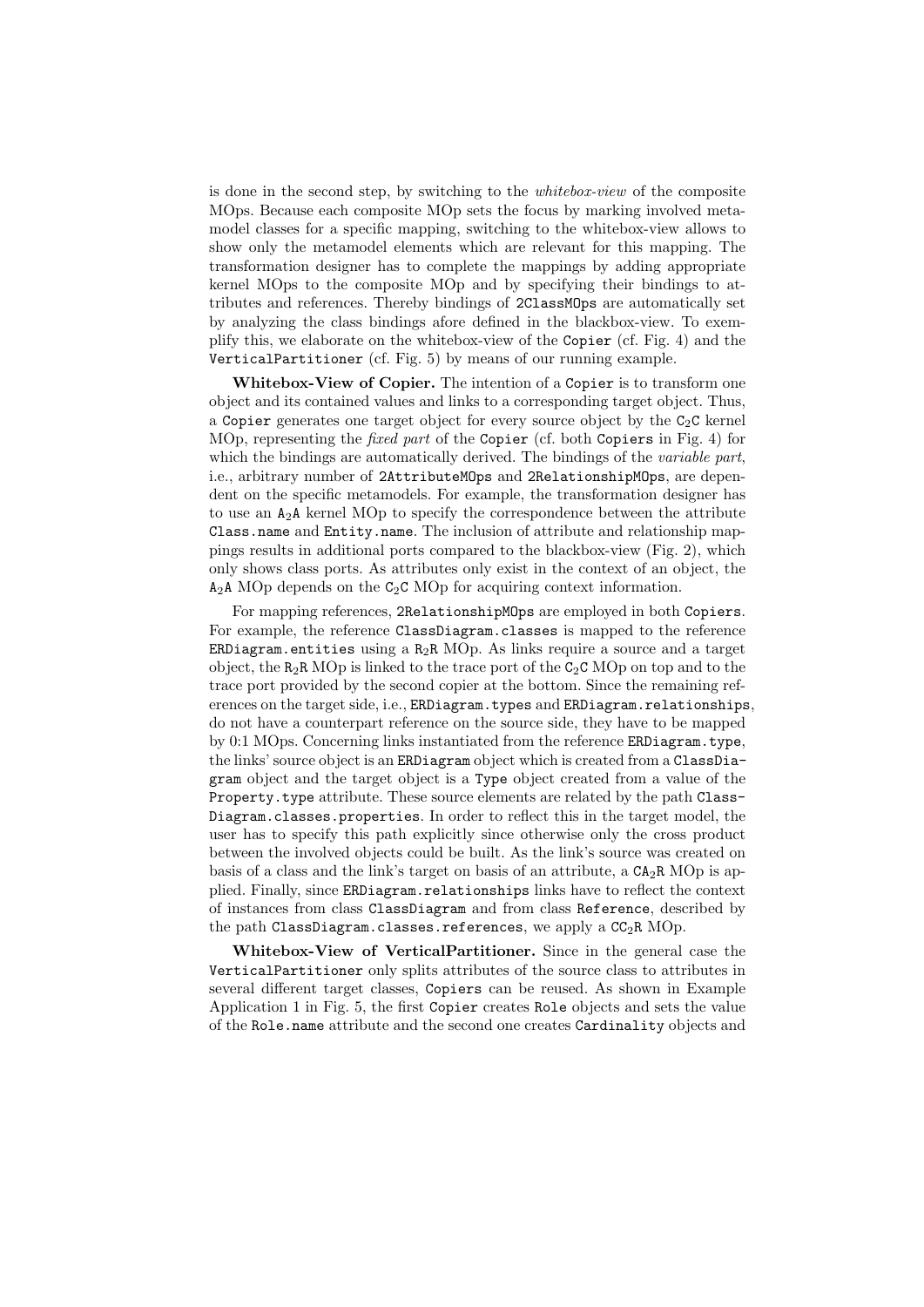

Fig. 4. Whitebox-View of Copier

sets the attributes Cardinality.upper and Cardinality.lower. Again the attribute mappings are specified by the transformation designer in the whiteboxview. Since there is no equivalent for the Role.cardinality link in the source model available, a link for every object pair has to be generated by the  $CC_2R$ MOp, which is automatically added to the Copier since it is always required. As the Copiers do not affect the instance set, there has to be a 1:1 relationship between the target classes. In case that the target classes are related by a 1:\* relationship, the intention typically is to generate only one object per distinct value of a dedicated source attribute, e.g., only one Type object per distinct Property.type value, which can not be achieved by a Copier. In order to gen-



Fig. 5. Whitebox-View of VerticalPartitioner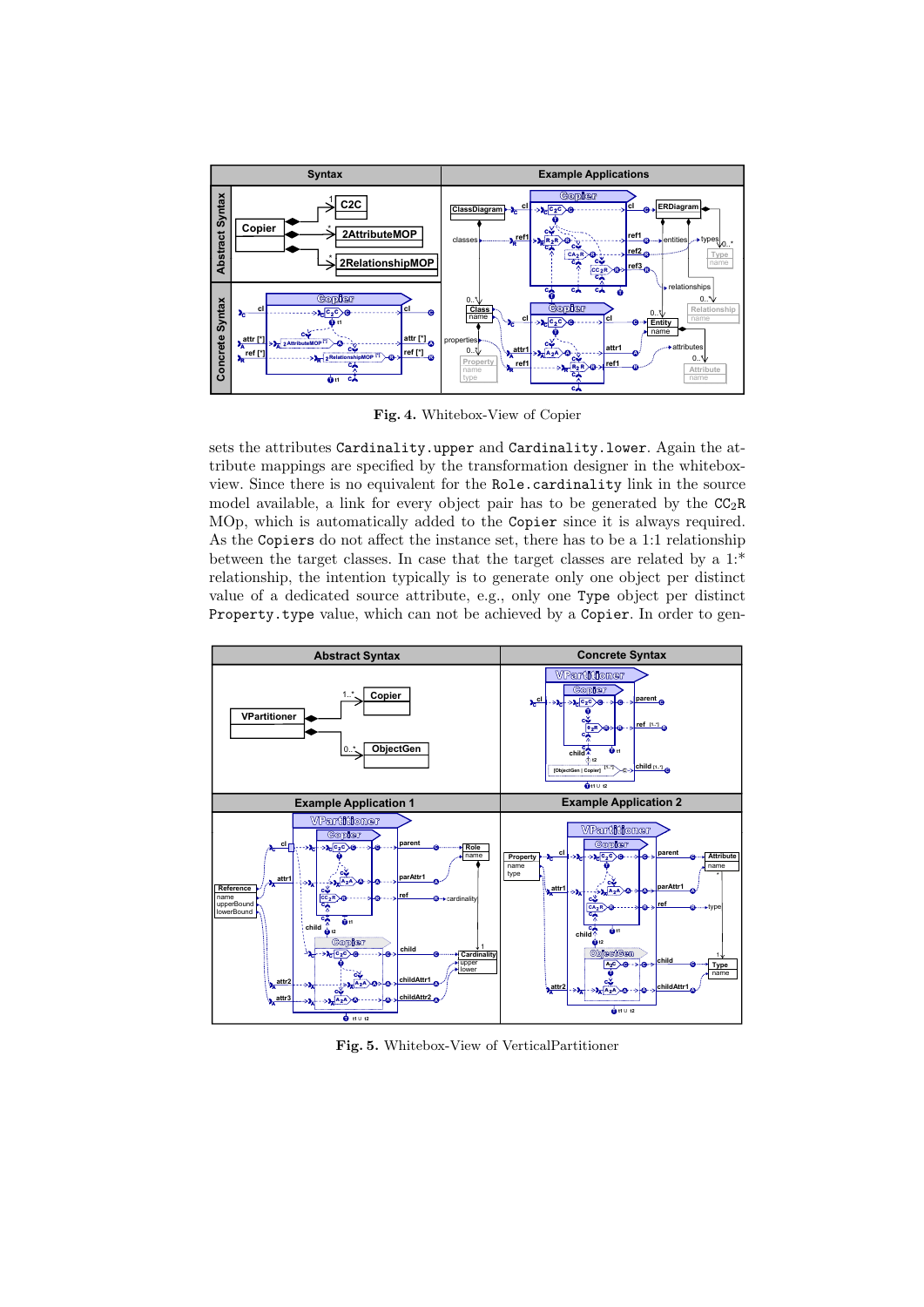erate the distinct objects the ObjectGenerator is applied, using an  $A_2C$  MOp to generate the according objects based on the Property.type attribute (cf. Example Application 2 in Fig. 5). In order to decide whether a new object should be created, i.e., an attribute value for which no object has been created up to now, the  $A_2C$  MOp queries its own context information.

# 5 Related Work

In the following, related transformation approaches are considered stemming not only from the area of model engineering, but also from data and ontology engineering since models can be treated as data, metamodels as schemas and transformations as a means for realizing data exchange. A similar analogy can be drawn for the area of ontology engineering. The comparison to our MOps is done in the following according to the introduced criteria (i) abstraction, (ii) variation, (iii) composition, and (iv) library of pre-defined MOps (cf. Table 2).

|                  | Transformation<br>Approach | <b>Abstraction</b>    |                                           |                          | Variation       |                          | Composition           |          |                           | Library           |                            |     |                          |                |               |
|------------------|----------------------------|-----------------------|-------------------------------------------|--------------------------|-----------------|--------------------------|-----------------------|----------|---------------------------|-------------------|----------------------------|-----|--------------------------|----------------|---------------|
|                  |                            | By                    | By<br>Selection                           | By<br>Generalization     | White-Box Reuse |                          | Black-                |          | Explicit                  |                   | <b>Mapping Cardinality</b> |     |                          |                |               |
|                  |                            | Simplification        |                                           |                          | Copy-<br>Paste  | Inheritance              | Box<br>Reuse          | Implicit |                           | Internal External | 1:1                        | 1:n | n:1                      | 0:1            | Extensibility |
| Model<br>Eng.    | <b>OVT Relations</b>       | control flow          | ×                                         | se.                      | ✓               | $\overline{\mathcal{L}}$ | $\pmb{\times}$        | ×        | when.<br>where<br>clauses | ×                 | ×                          | ×   | ×                        | ×              | ×             |
|                  | TGG (Moflon)               | control flow          | corres-<br>pondence<br>nodes set<br>focus | genericity<br>(proposed) | ×               | $\epsilon$               | $\mathbf x$           | ×        | ×                         | layers            | ×                          | ×   | ×                        | ×              | ×             |
|                  | <b>VIATRA</b>              | control flow          | ×                                         | genericity               | ✔               | ✓                        | ×                     | ×        | ×                         | <b>ASMs</b>       | ×                          | ×   | $\mathbf{r}$             | ×              | ×             |
|                  | ATL (delcarative<br>part)  | control flow          | ×                                         | ×                        | ✓               | ✔                        | ×                     | ✔        | lazy<br>rules             | ×                 | ×                          | ×   | ×                        | ×              | ×             |
|                  | AMW                        | execution<br>language |                                           | genericity               | ×               | ×                        | ×                     | ×        | nesting                   | ×                 | ✔                          | ×   | ×                        | ~              |               |
|                  | <b>MOps</b>                | execution<br>language | Composite<br>MOps set<br>focus            | genericity               | ×               | ×                        | ✔                     | ×        | context<br>passing        | ×                 |                            |     | $\overline{\mathcal{L}}$ | ✔              | ✔             |
| Data<br>Eng.     | Clio/Clip                  | execution<br>language |                                           | genericity               | ×               | ×                        | ×                     | ×        | context<br>passing        | ×                 |                            | ×   | ×                        |                |               |
|                  | Mapforce                   | execution<br>language | ~                                         | genericity               | ×               | ×                        | $\tilde{\phantom{a}}$ | ✔        | ×                         | $\mathbf{x}$      | ✔                          | ×   | $\tilde{\phantom{a}}$    | $\overline{ }$ | $\checkmark$  |
| Ontology<br>Eng. | <b>MAFRA</b>               | execution<br>language | ×                                         | genericity               | ×               | ×                        | ×                     | ×        | context<br>passing        | ×                 |                            | ×   | ×                        |                |               |

Table 2. Comparison of Transformation Approaches

Concerning abstraction, different kinds of mechanisms have been investigated, namely (i) abstraction by simplification, (ii) abstraction by selection and (iii) abstraction by generalization. These terms are inspired by the general discussion of abstraction in [11]. In the context of model transformations abstraction by simplification denotes the removal of elements from a transformation language, abstracting language-specific details, e.g., for describing correspondences between classes. Abstraction by selection is the process of focussing on a certain part of the metamodels only, i.e., the transformation designer is enabled to specify a whole transformation in a divide-and-conquer manner, e.g., partitioning a certain Class into several others. Abstraction by generalization is interpreted in the model transformation context, i.e., allowing to focus on the generic transformation logic. This is currently mostly supported by generic types.

With respect to abstraction by simplification, the approaches can be categorized into two groups, namely the ones abstracting from control flow only and the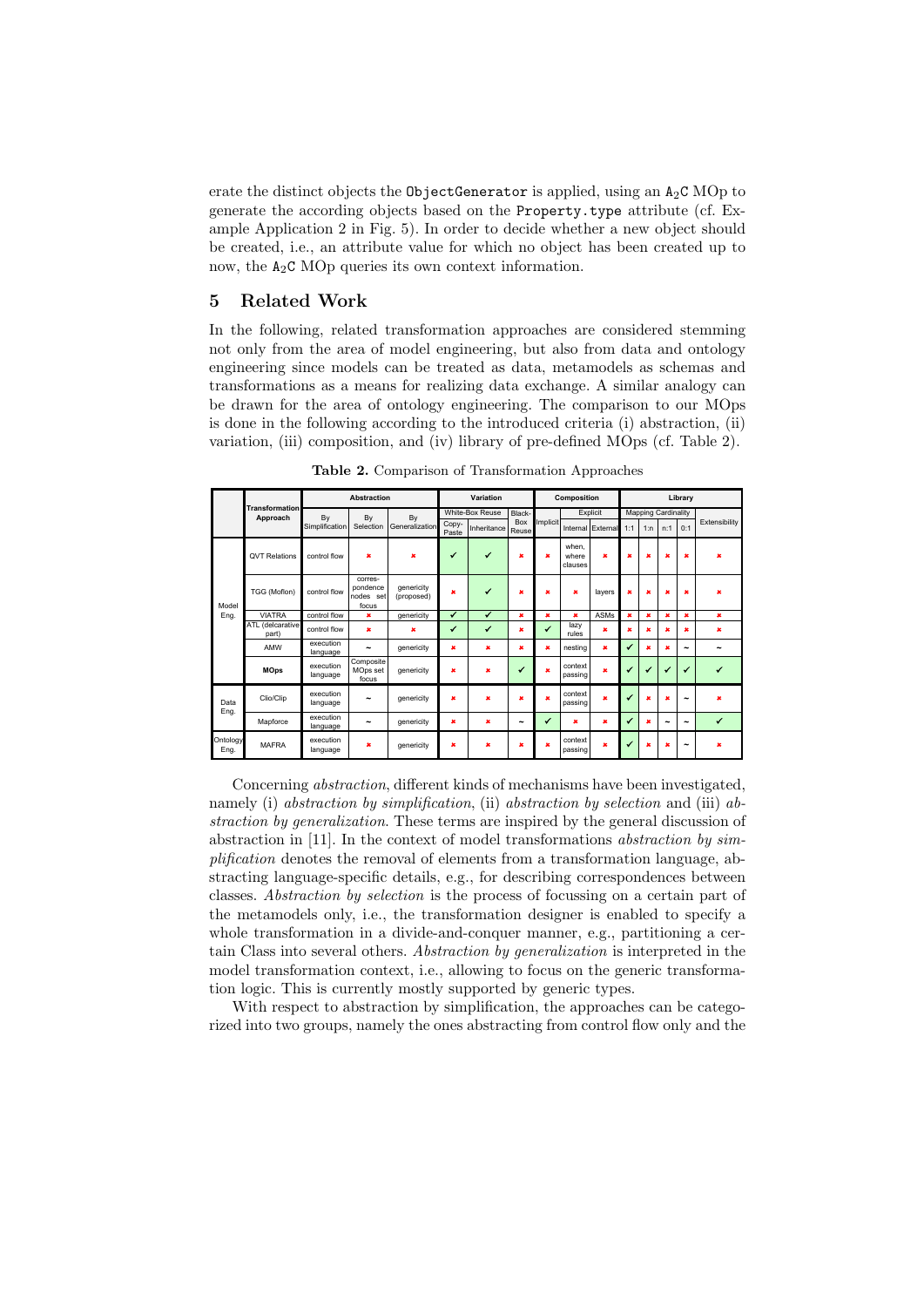ones abstracting from the underlying execution language at all, thus focussing on the mapping specification, also known as schema mapping approaches from the area of data engineering. Regarding abstraction by simplification, only TGGs [10] provide support, since by defining the correspondence nodes, a focus on a certain metamodel part is set. The subsequent definition of the underlying graph transformation rule therefore just concentrates on this focused part of the metamodel. AMW [4], Clio/Clip [14], and Mapforce<sup>3</sup> provide only basic support in the sense that they allow to collapse certain metamodel parts. Concerning abstraction by generalization, TGGs, VIATRA [18], AMW, Clio/Clip, Mapforce and MAFRA [13] provide support by genericity. In contrast, our approach provides all kinds of abstraction mechanisms, being (i) simplification through abstracting from the underlying execution language, (ii) selection since the composite MOps set a certain focus, which can be concentrated on in the white-box view, and (iii) generalization through abstraction from the concrete metamodel since MOps are based on the meta-metamodel.

With respect to *variation mechanisms*, the support for (i) white-box reuse, i.e., the implementation must be known in order to customize the reused components and for (ii) black-box reuse can be distinguished. In this context, mainly white-box reuse is supported so far by existing approaches. It is supported in the simplest form by copy-paste (QVT Relations, VIATRA, ATL [7]) as well as by inheritance (QVT Relations, TGGs, VIATRA, ATL). Regarding black-box reuse, only Mapforce provides basic support, e.g., by allowing to set parameters for string operators. On the contrary, MOps can be tailored without knowing the internals, thus realizing black-box reuse.

Concerning *composition mechanisms*, the approaches have been examined according to the criteria proposed by  $[3]$ , distinguishing between (i) *implicit* composition, i.e., hard-coded mechanisms not adaptable by the transformation designer and (ii) *explicit composition*, i.e., composition can be explicitly specified by the transformation designer, further classified into (iia) internal composition, i.e., intermingling composition specification and rules and (iib) external composition, i.e., there is a clear separation between composition specification and rules. With respect to explicit composition mechanisms, all the approaches provide support except Mapforce. Regarding internal composition, most approaches follow this idea in different forms. Whereas QVT allows to describe composition by means of preconditions (when-clauses) and postconditions (where-clauses), ATL allows for the explicit calling of lazy rules. In contrast, Clio/Clip and MAFRA rely on data dependencies between the rules only, i.e., context passing. This is favorable, since the ordering of rules just depends on the data and therefore our approach also follows this idea. Concerning external composition, only TGGs and VIATRA follow this approach allowing for a clear separation between rules and composition specification in the simple form of layers (TGGs) or by the more sophisticated form of ASM (abstract state machine) programs (VIATRA).

Concerning the library aspect, only AMW, Clio/Clip, Mapforce and MAFRA provide a basic set of pre-defined components. In this respect, (i) the mapping

<sup>3</sup> http://www.altova.com/mapforce.html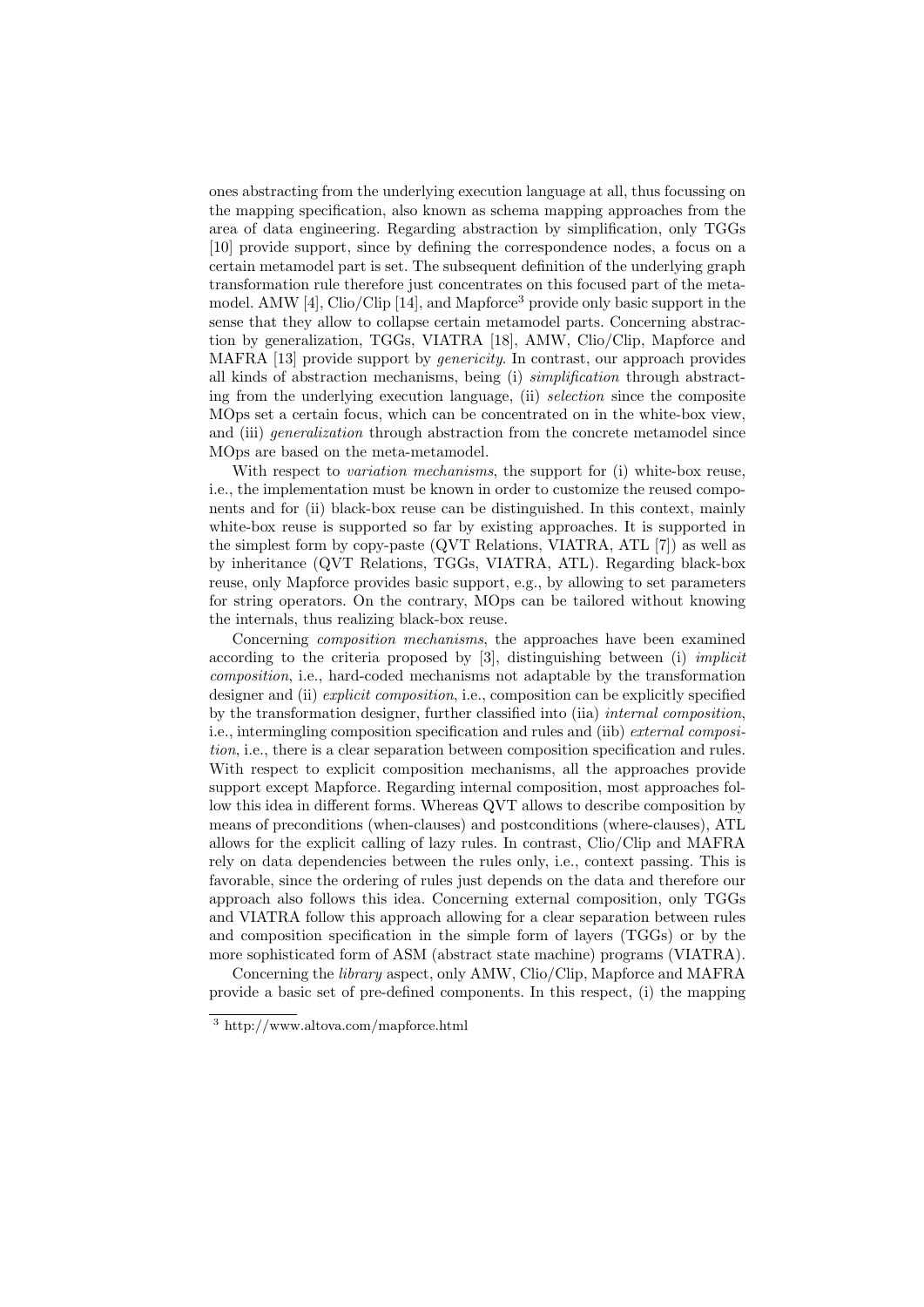cardinality, i.e., the cardinality supported by the offered MOps and (ii) the possibility to extend the pre-defined set of MOps have been investigated. With respect to mapping cardinality, only 1:1 mappings are supported by all approaches. More coarse-grained MOps, i.e., composite MOps  $(1:n, n:1, n:m)$  are neglected so far. Finally, for 0:1 mappings, i.e., the mapping between different metamodel concepts only basic support is provided. Regarding the extension of predefined MOps with user-defined ones, only Mapforce allows for the definition of new ones on the one hand by composing existing ones and on the other hand by writing a code script, i.e., the transformation designer has to define a MOp from scratch. Basically, also AMW could be extended by modifying the underlying metamodel and the HOT responsible for generating the executable ATL code. Nevertheless, this kind of extensibility is quite heavyweight and reserved to specialists. In contrast, our approach supports all kinds of mapping cardinalities and by offering a set of kernel MOps, the library can be easily extended by composing a new MOp out of kernel MOps or other composite ones.

## 6 Prototypical Implementation

This section elaborates on the prototypical implementation of the presented approach based on the AMMA platform<sup>4</sup>. In particular, we extended AMW [5] to specify mappings by using the presented MOps as well as a HOT [17] for generating executable ATL code [7] out of the mappings (cf. Fig. 6).

Extending AMW. The AMW framework provides a generic infrastructure and editor to declaratively specify weaving models between two arbitrary models. The editor is based on a generic weaving metamodel, defining generic weaving links, which can be extended to specify custom weaving links. The generic weaving links are mainly represented by the abstract classes WLink. For each kernel and composite MOp shown in Fig. 3, we introduced a direct or indirect subclass of WLink defining the properties of the MOp. In order to ensure context-sensitive mapping constraints, we provide basic verification support based on the EMF Validation Framework<sup>5</sup>, e.g., every MOp has to be correctly connected to its source and target metamodel elements as well as to its context mappings.

Execution of Mapping Operators. The extended AMW metamodel defines the abstract syntax of the mapping language, but does not provide means to specify the operational semantics needed for execution of mappings. Since we explicitly represent mappings as a model, we employ a HOT to compile the mappings into executable ATL code. For MOps dealing with 1:1, 1:n and n:1 mappings, declarative ATL code is generated in terms of matched rules. For MOps dealing with 0:1 mappings imperative code blocks are generated. Considering our running example, an  $A_2C$  MOp was applied to generate Type objects on basis of distinct Property.type values, for which a lazy rule is required. To ensure that the lazy rule is called only for distinct values, according trace information is needed. Since ATL provides trace information automatically for

<sup>4</sup> http://wiki.eclipse.org/AMMA

 $5 \text{ http://www.eclipse.org/modeling/emf/?project=validation}$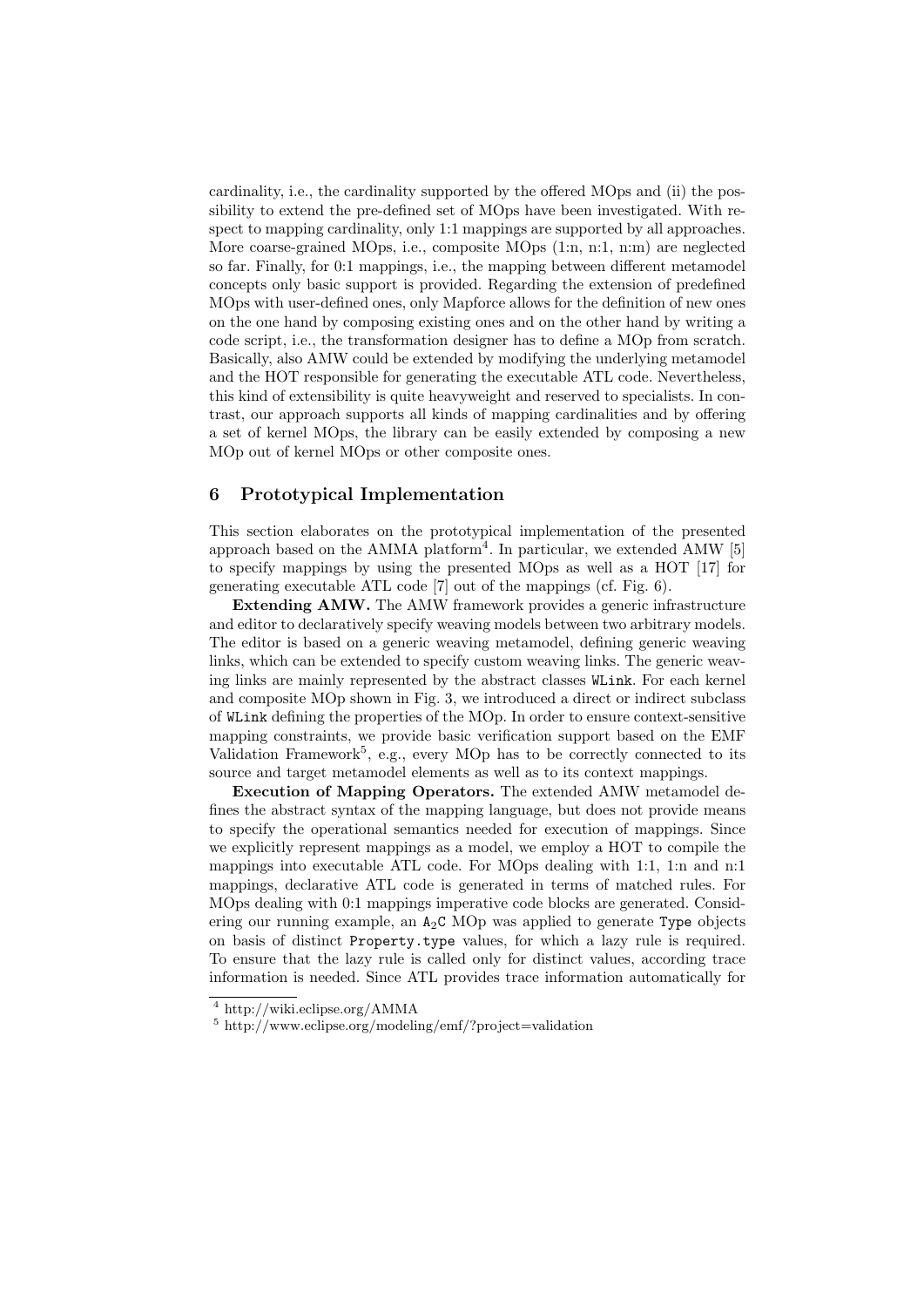matched rules, only, we implemented our own, more flexible trace model for providing trace information for every rule (irresponsible of the rule type) and for providing traces of values and links in addition to objects. For example, this specific trace information is needed to omit the creation of redundant Type objects in our running example. For 0:1 R-MOps it has to be ensured that the source and target objects of the link to be generated have already been established, before the link is set. Therefore, those links are created in an endpoint rule, which is called by the ATL engine just before termination. For more information on our prototype, we kindly refer the interested reader to our project homepage<sup>6</sup>.



Fig. 6. Generating Transformation Code from Mapping Model

#### 7 Critical Discussion and Future Work

A critical reflection of our MOps opens up several issues for future work.

Incorporation of Additional Modeling Concepts. Currently, only the most important concepts of modeling languages, i.e., classes, attributes and relationships have been considered. It would be highly desireable, however, to extend our MOp library to be able to deal also with concepts such as inheritance. We have already published first ideas in this direction in [8].

Effort Reduction by Matching Techniques. Our mapping approach consists of two steps being first the definition of mappings on class level which has to be further refined with attribute and relationships mappings. Since this refinement can be time-consuming, matching strategies [15, 16] may be applied to automatically derive attribute and relationship mappings. Matching in this context may be especially beneficial since through setting a certain focus in the blackbox view, the search area is already restricted.

Impedance Mismatch Reduction by Other Execution Languages. The operational semantics of our MOps is defined using a HOT to ATL. Thus, there is an impedance mismatch between the abstract mapping specification and the executable code, which hinders understandability and debugging of the generated code. Therefore, the translation to other transformation languages should be investigated, trying to identify which transformation language fits best to the mapping specification. In this respect, the applicability of our own transformation language TROPIC [19] should be investigated as well.

 $^6$ www.modeltransformation.net